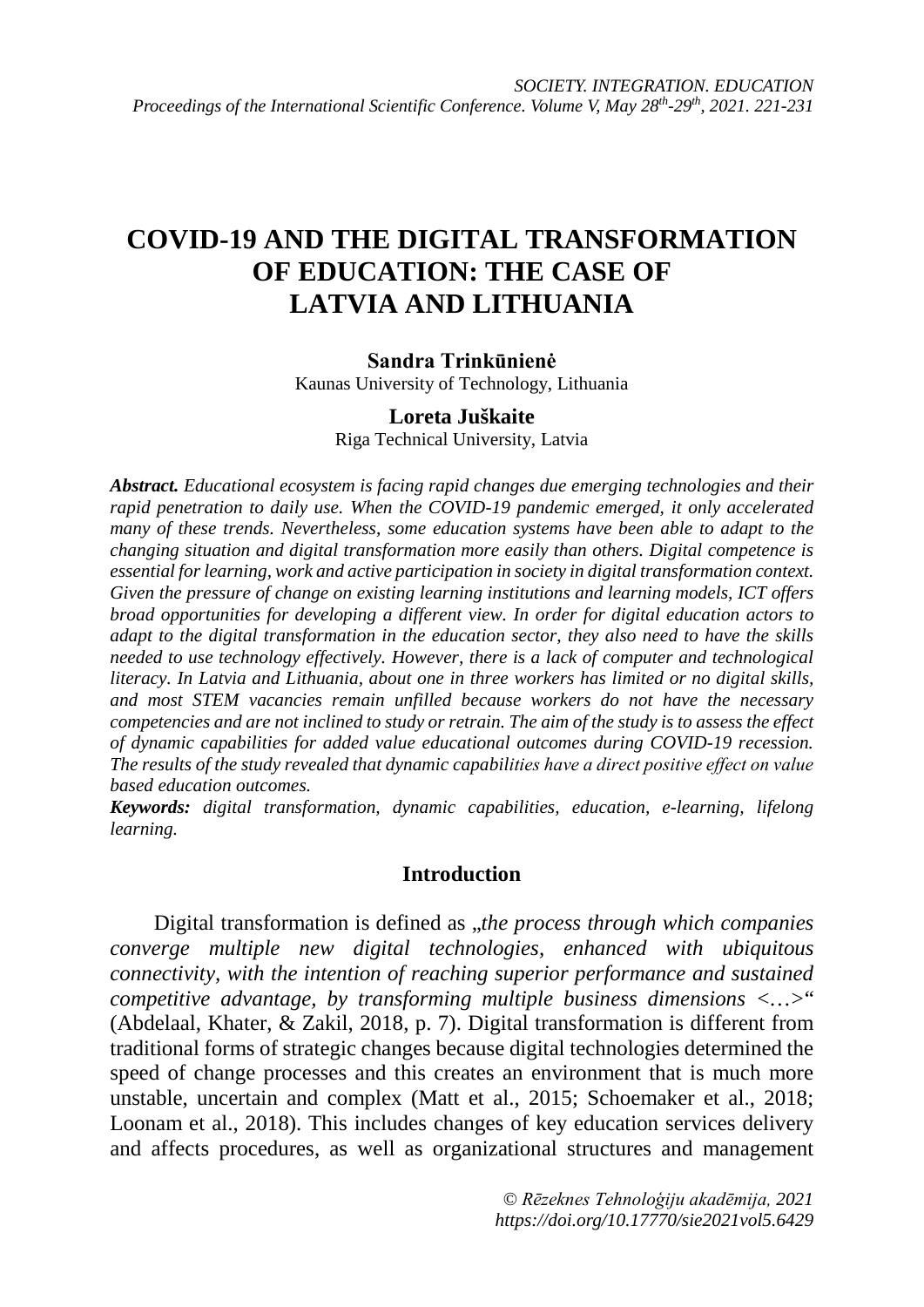principles in order to carry out these dynamic transitions across the organization and throughout the educational ecosystem (Matt et al., 2015). The development of information technology creates new challenges for the state, for schools as well as for society. Therefore, it is necessary to develop new abilities that could be used to diversify teaching methods to help educators and learners to orientate themselves in the modern learning process. The outbreak of the new coronavirus (COVID-19) caused unexpected and fundamental challenges in various areas of public life. In response to the threats posed by the pandemic, there is a need for rapid solutions and rapid response measures. Information gets older before we acquire the opportunity to use it because of technical innovation and insightful culture. For this reason, additional and/or expanded skills and abilities should be acquired to be flexible and adapt technological changes.

This study revolves around the question what is the relation between dynamic capabilities and value based education outcomes in rapidly changing environment.

The aim of this paper is to assess the effect of dynamic capabilities for added value educational outcomes during COVID-19 recession. Quantitative research method was applied in order to get deeper understanding about existing situation in Lithuania and Latvia.

This paper contributes to education and education innovation management literature by applying the dynamic capabilities framework to identify specific aspects of value creation and exchange. On the practical side, this paper sheds light on the current education situation in Lithuania and Latvia and helps to improve understanding of added value perceived by digitalization in education and how dynamic capabilities can help to adopt these changes.

## **Digital Transformation in Lifelong Learning Education during COVID-19 Recession**

"The digital transformation calls for policies that foster strong foundation skills, promote life-long learning and strengthen the link between education, training and the world of work. Complementary structural policies that promote efficient resource allocation or that enhance investment in intangible assets can strengthen the link between skills and productivity. While education and training policies fall mostly under the responsibility of Member States, the EU can support human capital development by promoting cooperation and the exchange of best practices among Member States, and through targeted financial support" (ec.europa.eu, 2020). There is a growing consensus on the competencies needed according to changing environment. A wide variety of key competency formulations is shown in the Table 1, and this was already highlighted by UNESCO in 2017 (UNESCO, 2017).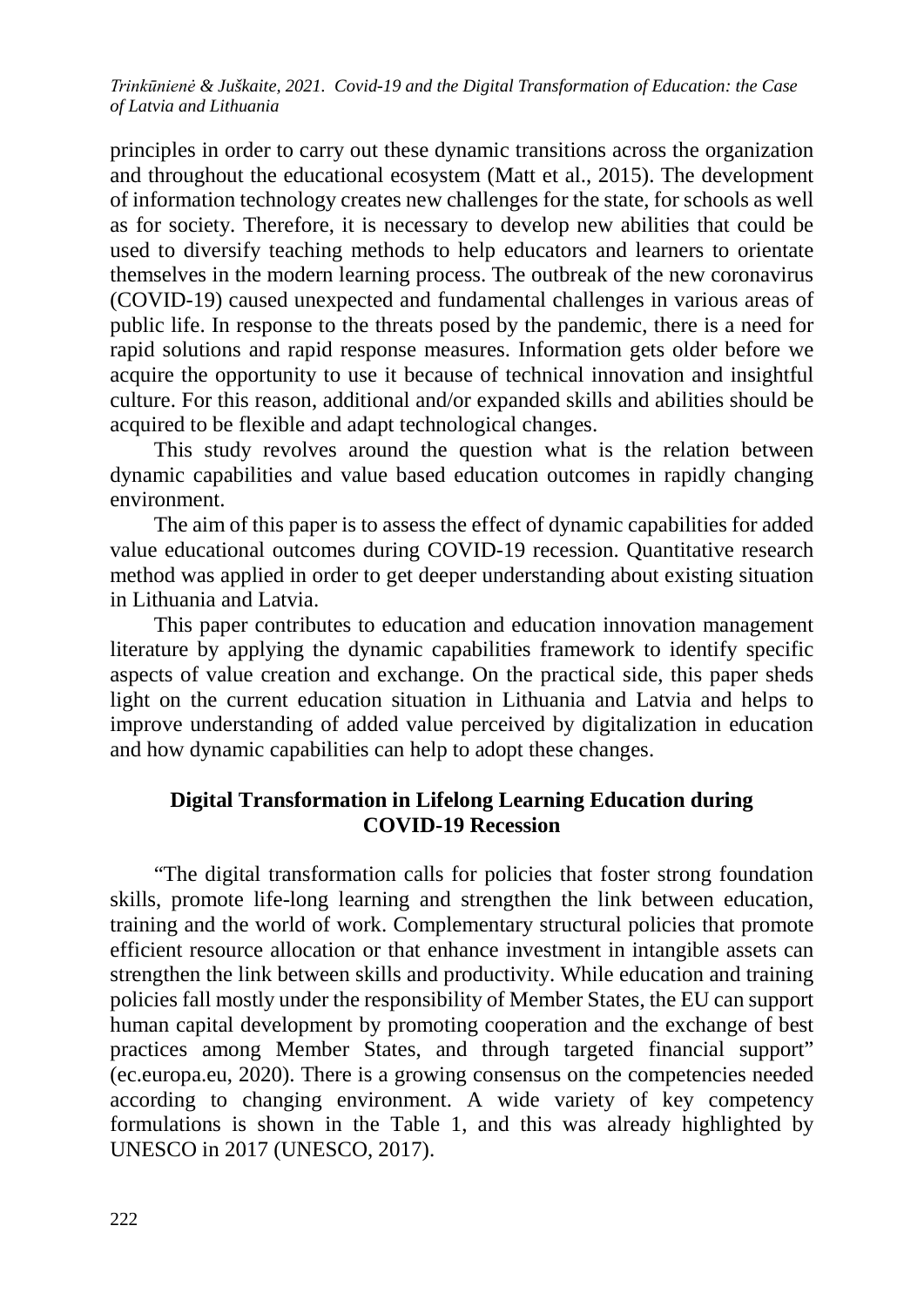| <b>Basic skills</b>           | <b>Modern skills and competences</b>                |  |  |  |
|-------------------------------|-----------------------------------------------------|--|--|--|
| Learning to learn             | Collect, analyse, organize, and critically evaluate |  |  |  |
|                               | information                                         |  |  |  |
| Personal skills               | Taking responsibility for yourself and your actions |  |  |  |
| Social skills                 | Demonstrate an understanding of the world as a set  |  |  |  |
|                               | of connected systems                                |  |  |  |
| Cognitive skills              | Make effective use of science and technology        |  |  |  |
| <b>Communication skills</b>   | Communicate effectively                             |  |  |  |
| Information and communication | Ability to use digital tools                        |  |  |  |
| technology                    |                                                     |  |  |  |

*Table 1 Key Competencies (modified by the authors based on UNESCO, 2017)*

Any predictions we make now about education are bound to be partially wrong. We cannot depend on current predictions based on recent trends to carve our future educational goals, standards, and curricula in stone. Rather, we must create flexible guidelines that help prepare our students and educators to be versatile enough to succeed no matter how our unpredictable world changes around us. A succinct representation of versatility can be visualized via IBM's Tshaped individual—one who is capable of both depth and breadth (Spohrer, 2004), (see figure 1).



*Figure1 T-Shaped Individual ( Spohrer, 2004, IBM)*

An important point to underscore COVID-19 accelerating progress of invention and technology, but we can carefully manage how they are used in our lives. We need to be clear about what we want most from technologies in order to continue to reduce their negative effects and further increase their positive potential. We need to be very aware of using technology as an enabling tool to achieve our goals, not just because of its attractiveness as an innovation. Our education systems need to concentrate on universally constructive outcomes - the growth of personal abilities, skills and understanding for all learners. Both students and educators need to learn to understand the larger effects of their actions, to behave actively in the world, and to reflect and adjust as the world changes.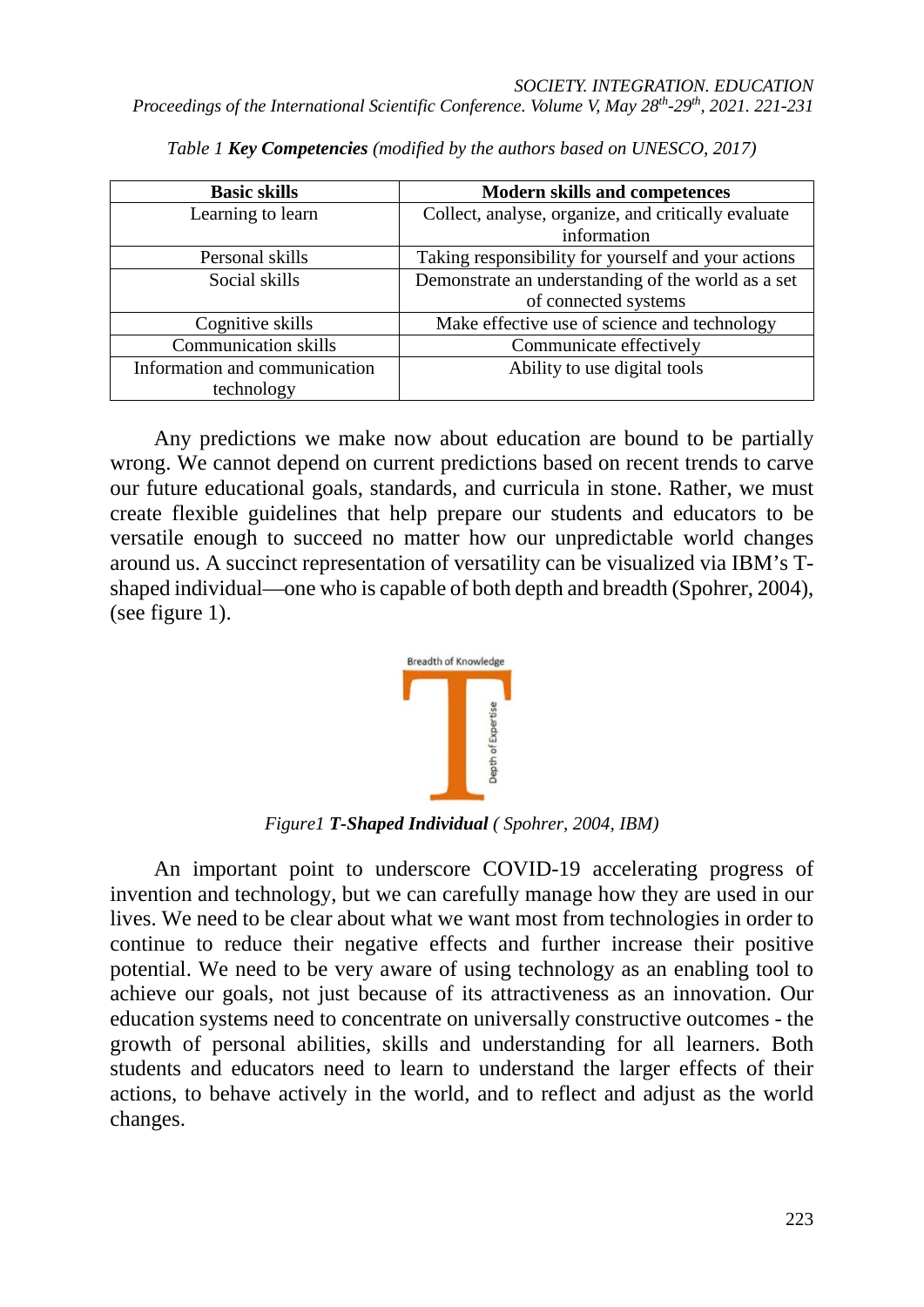## **Pros and Cons of E-learning**

"As technology progresses, the education necessary to utilize it effectively also grows and education must adapt to keep up. In this way, technology and education are in a race" (C. D. Goldin and L. F Katz, 2009). "Educational institutions have recognized e-Learning as having the prospect to transform people, knowledge, skills, and performance" (Henry, 2001). Just as there are different types of e- Learning, there are also different ways of employing the technique in education. The adoption of e-learning in education process has several benefits, and given its several advantages and benefits, e-learning is considered among the best methods of education (OECD, 2020). Several studies and authors have provided benefits and advantages derived from the adoption of e-learning technologies into education process. Some studies give advantage of e-learning as its ability to focus on the needs of individual learners (Kapenieks, Daugule, 2019). E-learning strategies for delivering knowledge in digital age one of the advantages of e-learning in education is its focus on the needs of individual learners as an important factor in the process of education (rather than on the educators' or educational institutions' needs) (Lee, Cheung, & Chen, 2005). Each component plays an important role in an E-learning system.

| Advantages of            | • Reduced overall cost.                                                                                                  |  |  |  |  |  |
|--------------------------|--------------------------------------------------------------------------------------------------------------------------|--|--|--|--|--|
| e-learning to the        | • Learning times reduced.                                                                                                |  |  |  |  |  |
| educators and/or         | • Confidence that refresher or quick reference contents are available                                                    |  |  |  |  |  |
| educational institutions | reduces burden of responsibility of mastery.                                                                             |  |  |  |  |  |
|                          | • Proof of completion and certification, essential elements. of                                                          |  |  |  |  |  |
|                          | training initiatives, can be automated (EU, 2019).                                                                       |  |  |  |  |  |
| Disadvantages of         | • Consistent delivery of content is possible with asynchronous, self-                                                    |  |  |  |  |  |
| e-learning to the        | paced e-learning (EU, 2019).                                                                                             |  |  |  |  |  |
| educators and/or         | • Flexibility of education.                                                                                              |  |  |  |  |  |
| educational institutions | • The impersonality.                                                                                                     |  |  |  |  |  |
| Advantages of            | • Students to complete training conveniently at from home and at                                                         |  |  |  |  |  |
| e-learning to the        | any time.                                                                                                                |  |  |  |  |  |
| students                 | • Self-directed learning for slow or quick students reduces stress and<br>increases satisfaction.                        |  |  |  |  |  |
|                          | • Interactivity: through the e-learning system educators can directly<br>interact with student and solve their problems. |  |  |  |  |  |
|                          | • Expert knowledge also available to all student and student can<br>access any time.                                     |  |  |  |  |  |
| Disadvantages            | • Reducing cultural and social disparities. Reduced social and                                                           |  |  |  |  |  |
| of e-learning to the     | cultural interaction can be a drawback.                                                                                  |  |  |  |  |  |
| students                 | • The impersonality.                                                                                                     |  |  |  |  |  |

*Table 2 Advantages and Disadvantages of E-learning System (modified by the authors based on OECD, 2019, Henry, 2001, Kapenieks, Daugule, 2019)*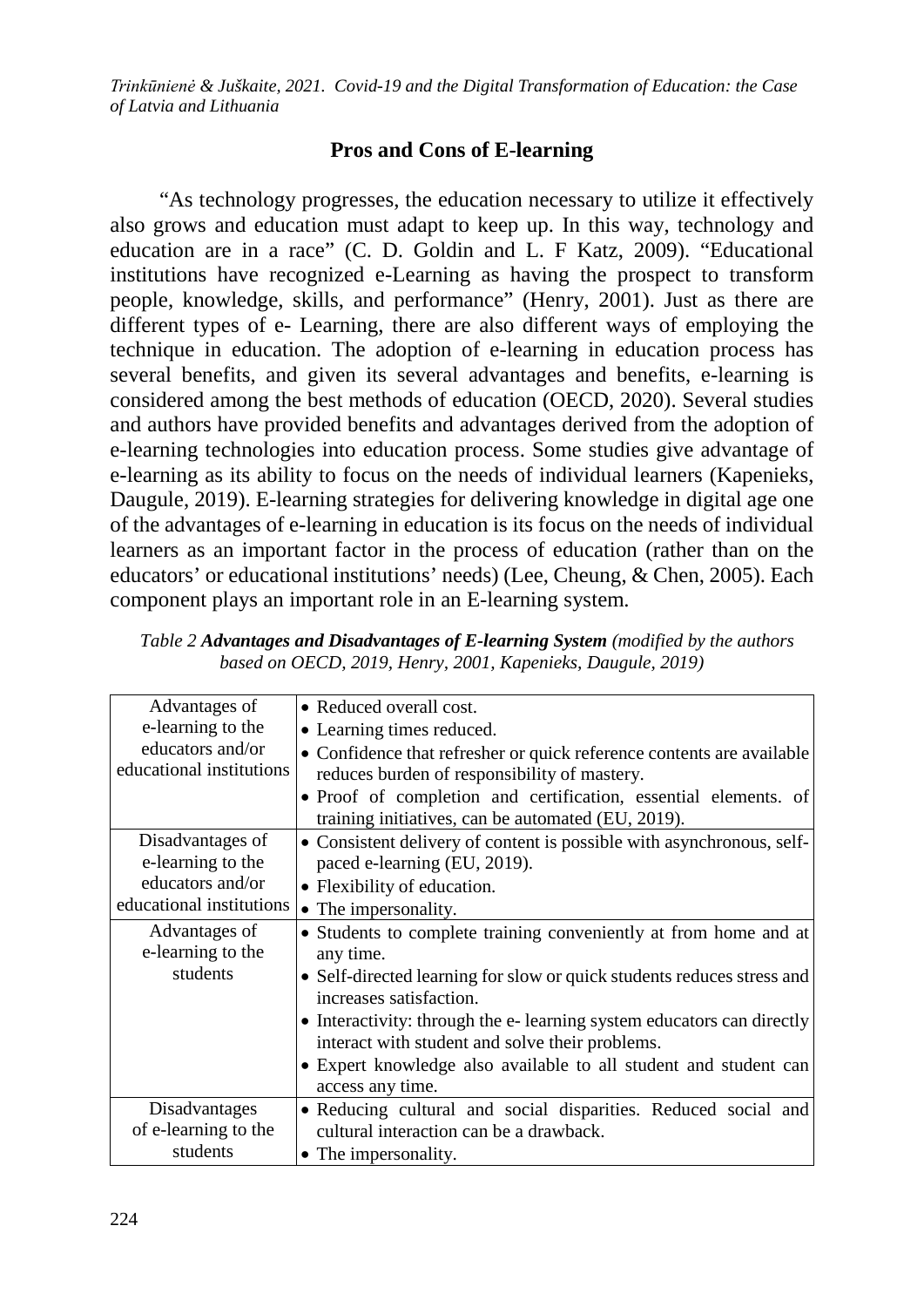# **Dynamic Capabilities as a Driver for Added Value Education Outcomes**

Research on dynamic capabilities has seen an increasing development but been considerably limited to conceptual theories. For example, dynamic capabilities are primarily represented through a microfoundation perspective (*See Figure 2*). This is a view that consists of (1) sensing opportunities and threats, (2) seizing opportunities, and (3) transforming the organization's business model (Teece et al., 2007; Arndt and Pierce, 2018; Salvato and Vassolo, 2018) Researchers in the field of strategic management are primarily concerned with dynamic capability variables of integration, building, reconfiguration, modification, activation and redirecting of substantial resources and routines to gain competitive advantage. Adopting the approach of Teece et al. (1997), this study defines dynamic capabilities as the capabilities to integrate, learn and reconfigure internal and external resources and competencies in response to changing environments.



*Figure2 The Key Elements of Dynamic Capabilities (modified by the authors based on Teece et al., 2007; Arndt and Pierce, 2018; Salvato and Vassolo, 2018)*

Dynamic capabilities as a term itself refer to two key sub-concepts: "dynamic" and "capabilities". According to Teece et al., (1997), "dynamic is the capability to renew capabilities so that they keep pace with the changing operational environment" (p. 515). The key definitions of dynamic capabilities are provided in Table 2. Since the digital education providers in this study operate in an a rapidly changing environment caused by COVID-19, they need to identify,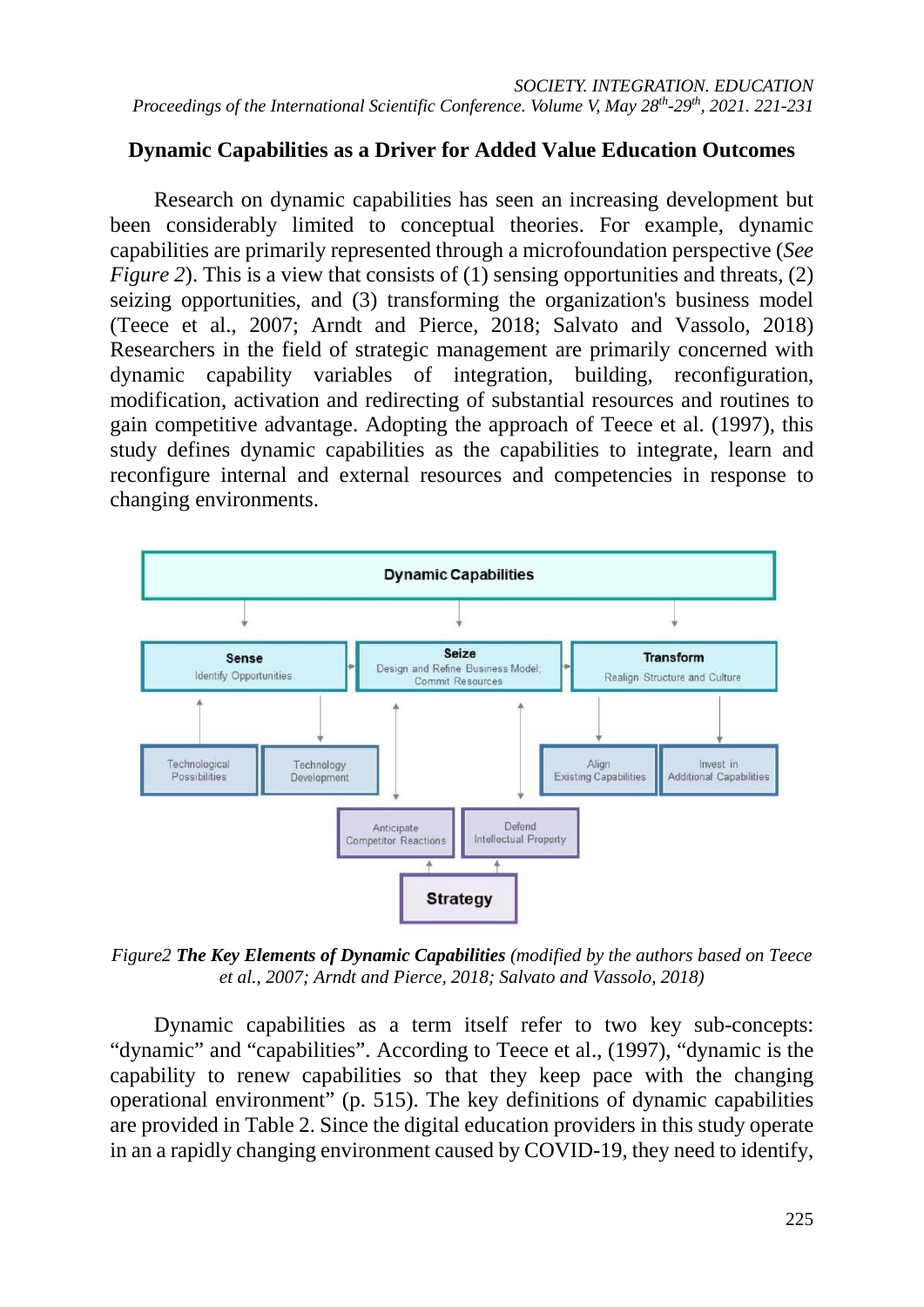develop, protect, and deploy resources and capabilities in a manner that will bestow them with a sustainable competitive advantage (Amit & Schoemaker, 1993, p.35) and ensure value added outcomes.

*Table 3 Key Definitions of Dynamic Capabilities (modified by the authors based on Zollo, and Winter (2002); Heftal et al. 2007; Teece 2007*)

| Author                | <b>Definition</b>                                                      |  |  |  |  |  |
|-----------------------|------------------------------------------------------------------------|--|--|--|--|--|
| Zollo, and Winter,    | "A dynamic capability is a learned and stable pattern of collective    |  |  |  |  |  |
| (2002, p. 340)        | activity through which the organization systematically generates and   |  |  |  |  |  |
|                       | modifies its operating routines in pursuit of improved effectiveness". |  |  |  |  |  |
| Helfat et al., (2007, | Dynamic capabilities are "the capacity of an organization to           |  |  |  |  |  |
| p. 1)                 | purposefully create, extend or modify its resource base".              |  |  |  |  |  |
| Teece, (2007, p.218)  | Dynamic capabilities "can be disaggregated into the capacity (1) to    |  |  |  |  |  |
|                       | sense and shape opportunities and threats, (2) to seize opportunities  |  |  |  |  |  |
|                       | and (3) to maintain competitiveness through enhancing, combining,      |  |  |  |  |  |
|                       | protecting and, when necessary, reconfiguring the business             |  |  |  |  |  |
|                       | enterprise's intangible and tangible assets".                          |  |  |  |  |  |

According to Amit and Schoemaker (1993), dynamic capabilities are very cardinal in the efforts to gain a competitive advantage in dynamic environments (See Figure 3).



*Figure3 The Impact of Dynamic Capabilities for Added Value Education Outcomes (authors)*

In the educational sector, the results are called learning or education outcomes, and they are defined as "statements of what a learner knows, understands and is able to do on completion of a learning process, which are defined in terms of knowledge, skills and competence" (Mason et al., 2014, p. 74). Such added value education outcomes can only be necessitated by the dynamic capability which enables it to leverage current resources effectively, create new resources, acquire additional external resources, and eventually release existing resources to adapt to the changing environments (Lin and Wu, 2014).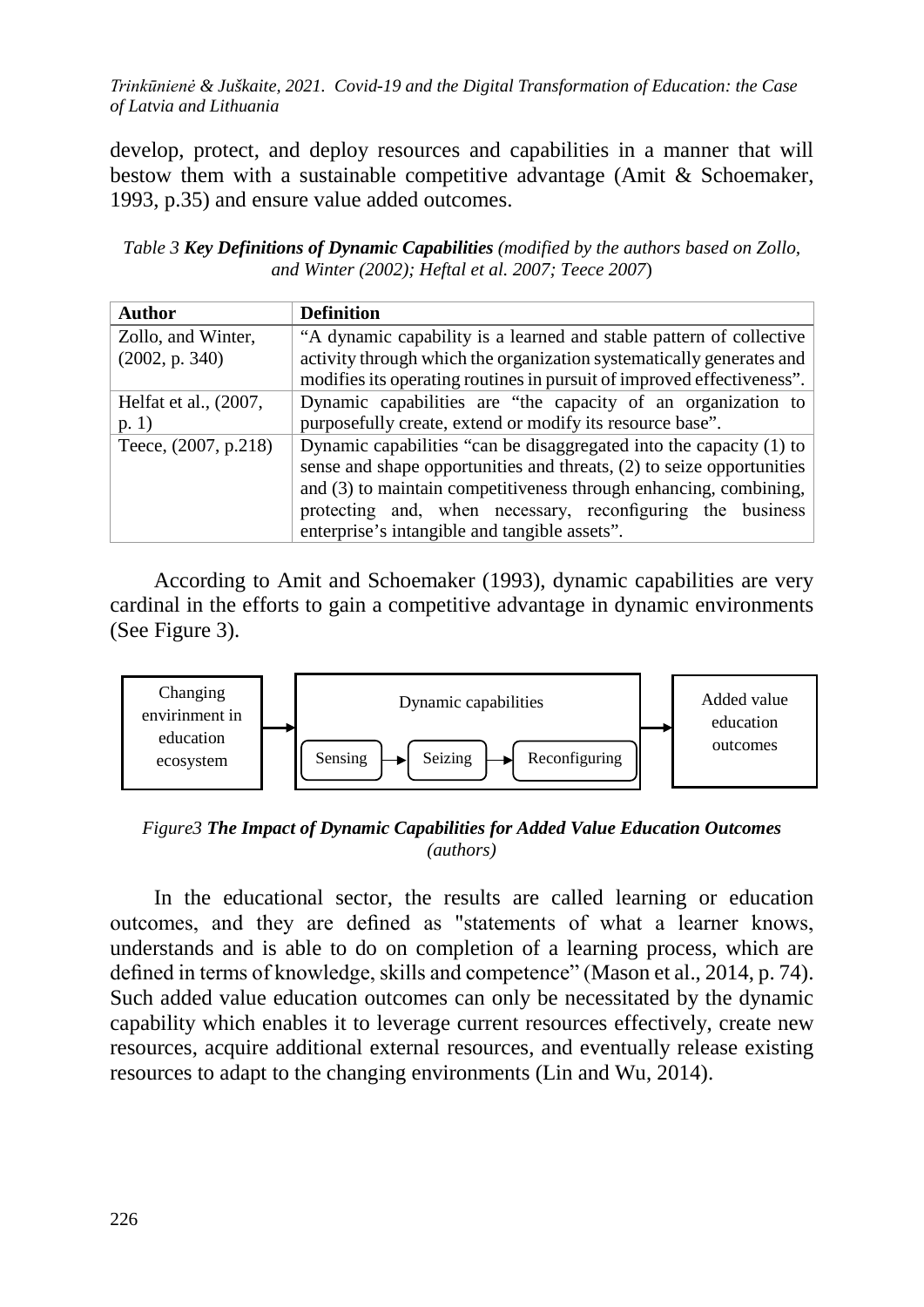## **Materials and Methods**

*Theoretical.* To assess the challenges and opportunities of digital transformation in education, desk research was carried out, assessing existing education system review and delivery of educational services during COVID-19 and comparing these results in two countries: Latvia and Lithuania. These countries were chosen for the study owing to the similarity of their education systems. Pedagogical and managerial literature, legal and educational documents were analysed.

*Empirical*. Besides desk research quantitative research method chosen is the survey, implemented through a self-administered questionnaire. The variables were measured using Likert-type scales, so the respondents were asked to indicate their level of agreement with the items, in a range from 1 (strongly disagree) to 7 (strongly agree). This method has been adapted in order to evaluate selfassessment (Petrulyte, 1995), the Rosenberg self- evaluation scale (SES)) and learning motivation (Entwistle, 1980, 1983), and investigate the significance of dynamic capabilities for value based educational outcomes. We prepared a questionnaire consisting of 3 sections.

The first section of questionnaire (Q1-Q5) was focused on respondents' selfassessment, learning motivation, drivers and barriers to digitalize.

The second part (Q6-16) covered the background of development the dynamic capabilities. In this section the questions were related, firstly, with the experience with digital education tools and methods. It was expected to find out what kind of digital education solution they are dealing with. The subsequent questions were address for the understanding the development of dynamic capabilities in organization and was created based on Teece (2007) dynamic capability model, where sensing (or detecting the need – info channels), seizing (or decision making) and reconfiguring (deploying or appraisal) were analysed.

The third part of the questionnaire(Q16-Q20) focused on the value based education outcomes for education ecosystem actors and this section of the questionnaire enabled us to recognize added value outputs.

*Statistics*. Data grouping of the research, summarize and compare, graphical data representation by Windows Microsoft Office Excel 2016 and SPSS v17 programs.

## **Research Results**

The data collection process took place from 2nd of April 2020 to 8th of November 2020. The survey was anonymous. The questionnaire was posted in https://docs.google.com/forms by automatic mode. This study uses the key informant method to collect survey data in the private and public educational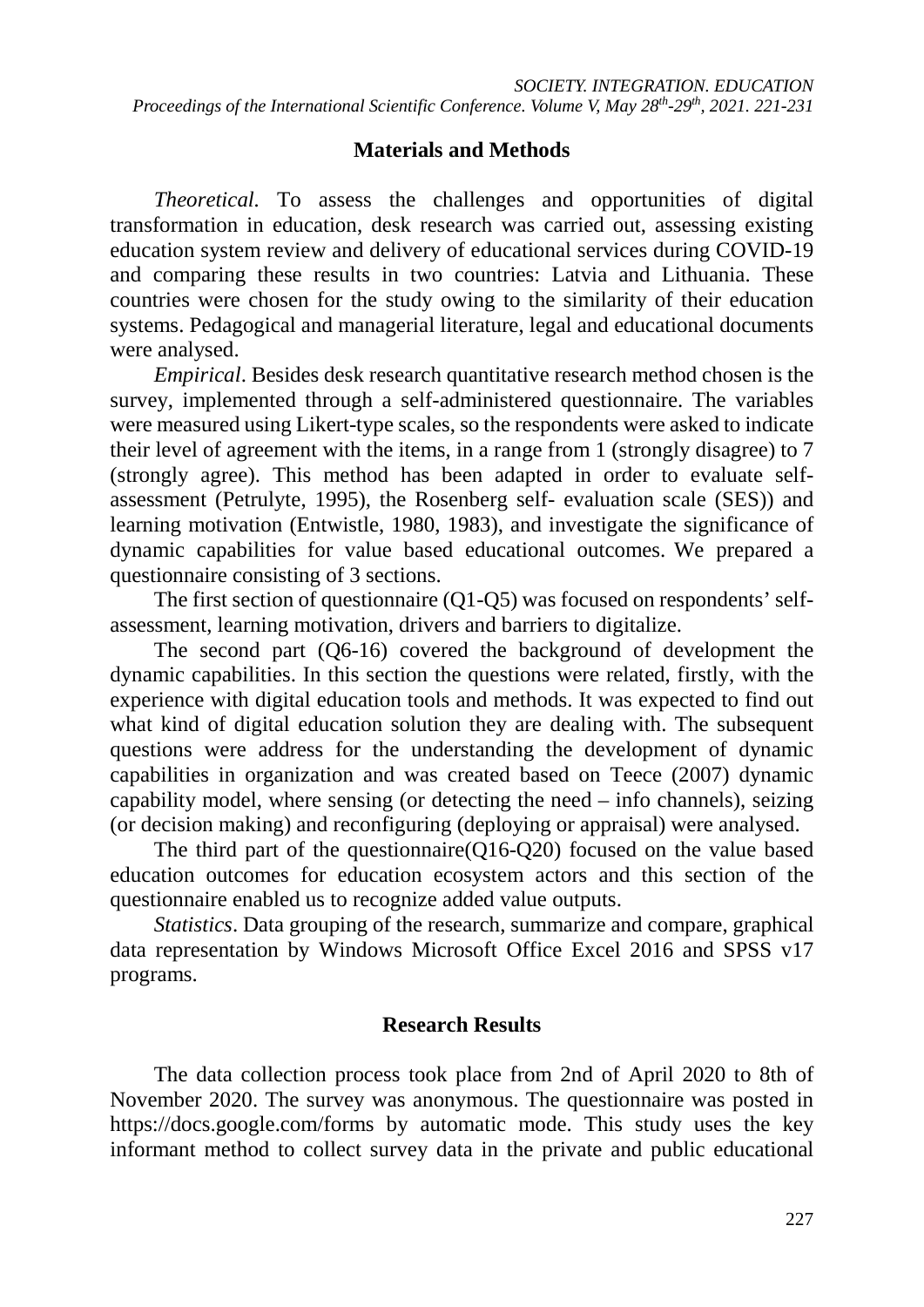services industry in Latvia and Lithuania. In organizing the study, it was expected that despite this similarity, adaptation and adaptation will vary across countries. Analysing the answers received during the research, there was no significant difference between the respondents from Lithuania and Latvia, only slight differences in individual questions. For this reason, the data was analysed without disaggregating the results by country. Data related to the respondent (*N-278*) is detailed in Figure 4 and Figure 5.

| Position occupied                         | Frequency $(\% )$ | Type of School            | Frequency (%) |  |
|-------------------------------------------|-------------------|---------------------------|---------------|--|
| Principal<br>162(58.3%)                   |                   | Private                   | 220 (79.1%)   |  |
| Vice-principal                            | 8 (2.9%)          | Public                    | 32 (11.5%)    |  |
| <b>Head of Studies</b>                    | 24 (8.6%)         | Subsidized                | 13 (9.4%)     |  |
| Department Head                           | 40 (14.4%)        | Number of students        |               |  |
| Coordinator                               | $10(3.6\%)$       | Less than or equal to 100 | 132 (47.4%)   |  |
| Teacher with no extra<br>responsibilities | 28 (10.1%)        | Between 101 and 200       | 140 (25.2%)   |  |
| <b>Others</b>                             | $2(0.7\%)$        | Between 201 and 300       | 34 (12.2%)    |  |
| No answer                                 | $4(1.4\%)$        | Between 301 and 400       | 14 (5.0%)     |  |
| Experience                                |                   | Between 401 and 500       | $8(2.9\%)$    |  |
| More than 5 years                         | 56 (20.1%)        | More than 500             | 18 (6.5%)     |  |
| Between 5 and 10 years                    | 58 (20.9%)        | No answer                 | $2(0.7\%)$    |  |
| More than 10 years                        | 160<br>$(57.6\%)$ | Number of educators       |               |  |
| No answer                                 | $(1.4\%)$<br>2    | Less than or equal to 10  | 148 (53.2%)   |  |
|                                           |                   | Between 11 and 20         | 74 (26.6%)    |  |
|                                           |                   | Between 21 and 30         | 30 (10.8%)    |  |
|                                           |                   | Between 31 and 40         | $8(2.9\%)$    |  |
|                                           |                   | Between 41 and 50         | $8(2.9\%)$    |  |
|                                           |                   | More than 50              | $8(2.9\%)$    |  |
|                                           |                   | No answer                 | 2(0.7%)       |  |

## *Figure 4 Data Related to the Respondent (N = 278)*

Before COVID-19 pandemic the educational sector was an environment that is not subject to turbulent changes, and all changes was caused by continuous technological development. However, the COVID-19 and changed way of service delivery resulted a greater attention to the development of dynamic capabilities in order to improve learning outcomes.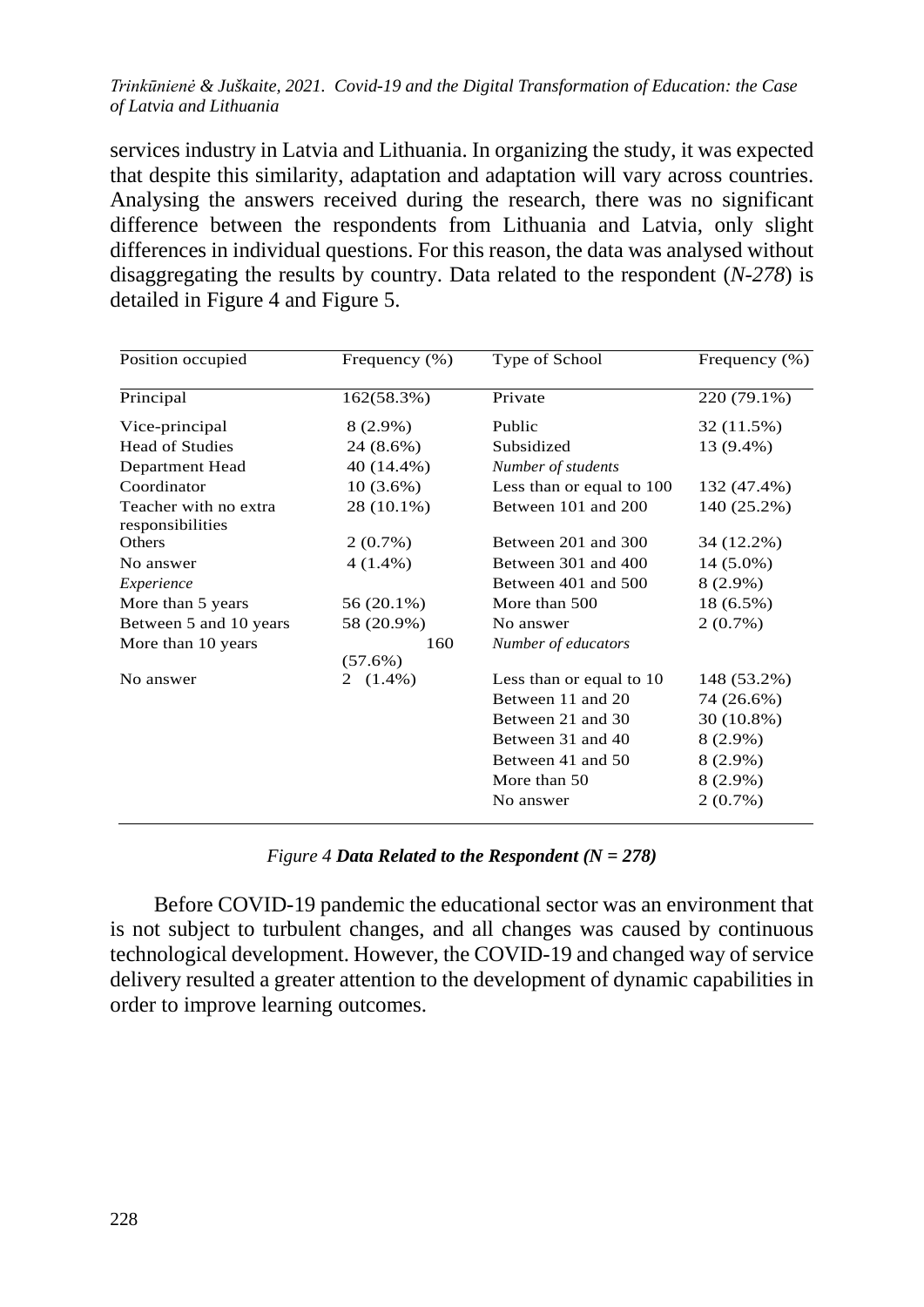## *SOCIETY. INTEGRATION. EDUCATION*

*Proceedings of the International Scientific Conference. Volume V, May 28th-29th, 2021. 221-231*

|                  | Mean   | Standard<br>deviation | (1)                | (2)                | (3) | (4)                            |
|------------------|--------|-----------------------|--------------------|--------------------|-----|--------------------------------|
| $(1)$ Continuous | 4.3082 | 1.05350               | (0.901)            |                    |     |                                |
| technological    |        |                       |                    |                    |     |                                |
| development      |        |                       |                    |                    |     |                                |
| $(2)$ COVID-19   | 3.9347 | 1.11311               | $0.686^{\rm a}$    | (0.876)            |     |                                |
| $(3)$ Dynamic    | 4.6602 | 1.26761               | $0.572^{\rm a}$    | 0.651 <sup>a</sup> |     | (0.911)                        |
| Capability       |        |                       |                    |                    |     |                                |
| $(4)$ Learning   | 5.0221 | 0.98657               | 0.551 <sup>a</sup> | $0.550^{\rm a}$    |     | $0.662$ <sup>a</sup> $(0.922)$ |
| <b>Outcomes</b>  |        |                       |                    |                    |     |                                |

Statistical summary of the constructs means, standard deviations, and correlations ( $N = 278$ ).

<span id="page-8-0"></span>The square root of the average variance extracted (AVE) is reflected on the diagonal of the matrix. <br>a The correlation is significant at the level of 0.01 (bilateral).

#### *Figure 5 Statistical Summary of the Constructs: Means, Standard Deviations and Correlations (N = 278)*

These findings are consistent with the theoretical proposals of Augier and Teece (2009), who argue that service providers need high levels of skills, abilities and experiences to build dynamic capabilities in order to adopt to rapidly changing environment. The results confirmed and reveals that dynamic capabilities have a direct positive effect on value based education outcomes. In other words, the data show that dynamic capabilities act as mediators between existing environment (having the usual technological development) and unexpected conditions (digitalisation caused by COVID-19) and the learning outcomes.

#### **Conclusions**

In general, the education system is not an environment of particularly significant and unanticipated transition. Educational ecosystem is facing rapid changes mainly due emerging technologies and their rapid penetration to daily use. When the COVID-19 pandemic emerged, it only accelerated many of these trends. Nevertheless, some education systems have been able to adapt to the changing situation and digital transformation more easily than others. The usual diffusion of technology and innovation is due to the inevitable development of the educational ecosystem and the shift in service delivery and communication networks. Under normal conditions, educators can choose the usual means for their activities and the way services are provided. After the COVID-19 lockdown was implemented in a very short period of time, there was a need to solve problems related to the education system. The lowest losses were for those institutions that had previously started the process of implementing digital change before the COVID-19 pandemic. In addition, those who took the initiative faster, reoriented and changed their operating strategies without waiting for management instructions and understood how to properly address the problem and invest in the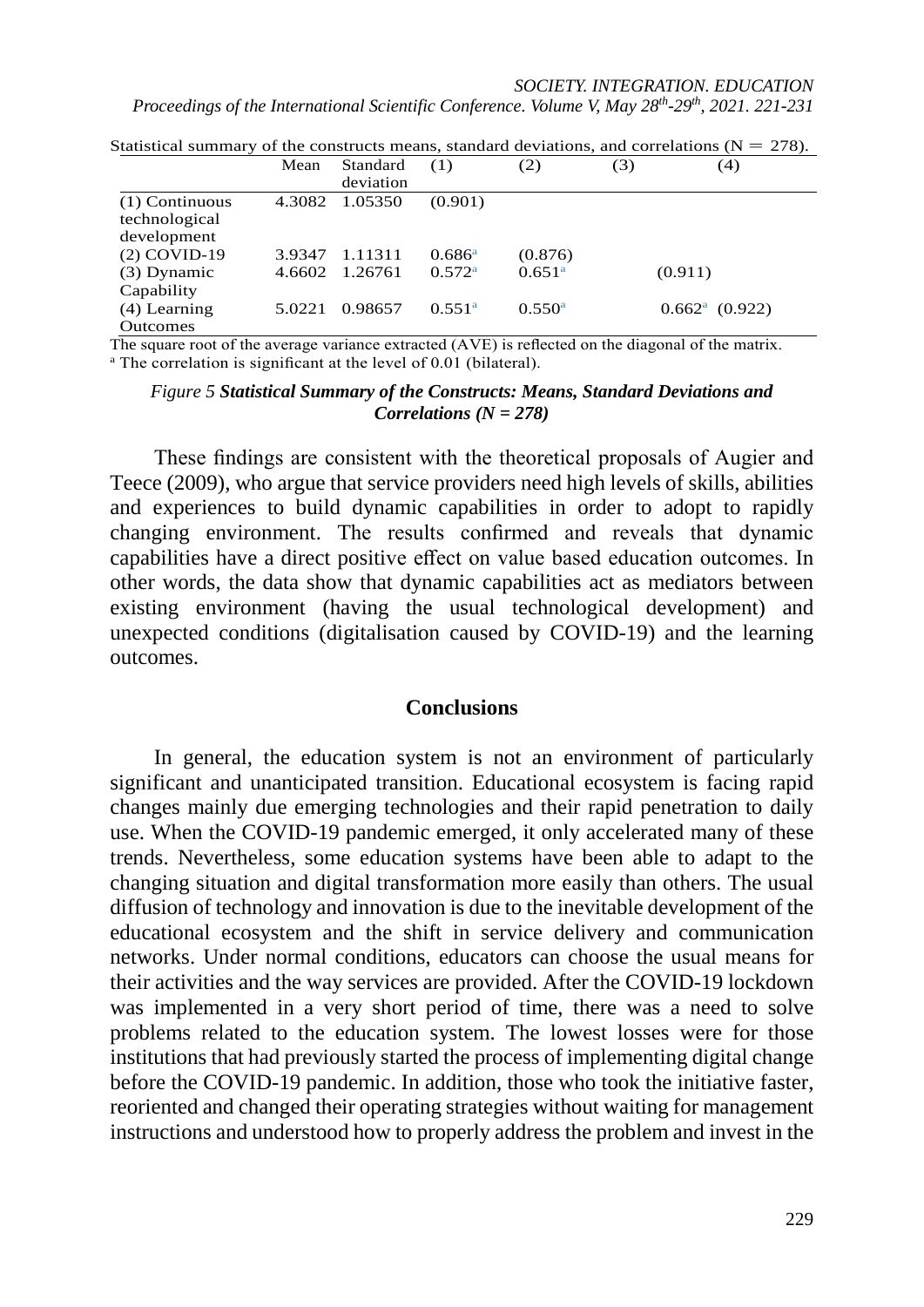digitization of the institution, won less stress, lost revenue, did not lose jobs. In addition, they were able to ensure timely uninterrupted service and quality of service. E-learning and distance learning became the main and only one possible way to ensure the educational services. In addition, it was very important to ensure the quality of services. The results of the study showed that dynamic capabilities play an important role in adapting to the changed and volatile climate that has evolved in the context of COVID-19 in order to ensure added value for educational outcomes across various educational service delivery channels (elearning, distance learning, etc.). The results of the survey revealed that 57.59 % of respondents are in favour of the transition to e-learning. 64.02 % of respondents to the survey say that the results of training services have not changed or even improved. As many as 82.7% of the respondents indicated the possibility to feel, use and reconfigure the current situation as the main element of change. Nevertheless, the results revealed the unexpected result that 36,84 % of learners (regardless of their young age) do not have the right digital skills and sufficient digital literacy.

## **Acknowledgements**

Researchers would like to thank for RTU preparation course department, Asta Karaliūtė–Bredelienė (Vilnius Lyceum), Jolita Norkunaitė (The American International School of Vilnius), Riga Lithuanian Secondary School for assistance with data collection.

#### **References**

- Abdelaal, M. H. I., Khater, M., & Zaki, M. (2018). *Digital business transformation and strategy: What do we know so far?* University of Cambridge.
- Amit, R., & Schoemaker, P. J. (1993). Strategic assets and organizational rent. *Strategic management journal*, *14*(1), 33-46.
- Arndt, F., & Pierce, L. (2018). The behavioral and evolutionary roots of dynamic capabilities. *Industrial and corporate change*, *27*(2), 413-424.
- Augier, M., & Teece, D. J. (2009). Dynamic capabilities and the role of managers in business strategy and economic performance. *Organization science*, *20*(2), 410-421.
- Daugule, I., & Kapenieks, A. (2019). Knowledge flow analysis: the quantitative method for knowledge stickiness analysis in online course. *Periodicals of Engineering and Natural Sciences*, *7*(1), 165-171.

ec.europa.eu. (2020). Retrieved from<https://ec.europa.eu/eurostat/web/europe-2020-indicators>

- Entwistle, N. (1988). Motivation and learning strategies. *Educational and Child Psychology*, *5*(3), 5-20.
- Entwistle, N., Hanley, M., & Hounsell, D. (1979). Identifying distinctive approaches to studying. *Higher education*, *8*(4), 365-380.
- Entwistle, N. J., & Ramsden, P. (1983). *Understanding student learning*. London: Croom Helm.